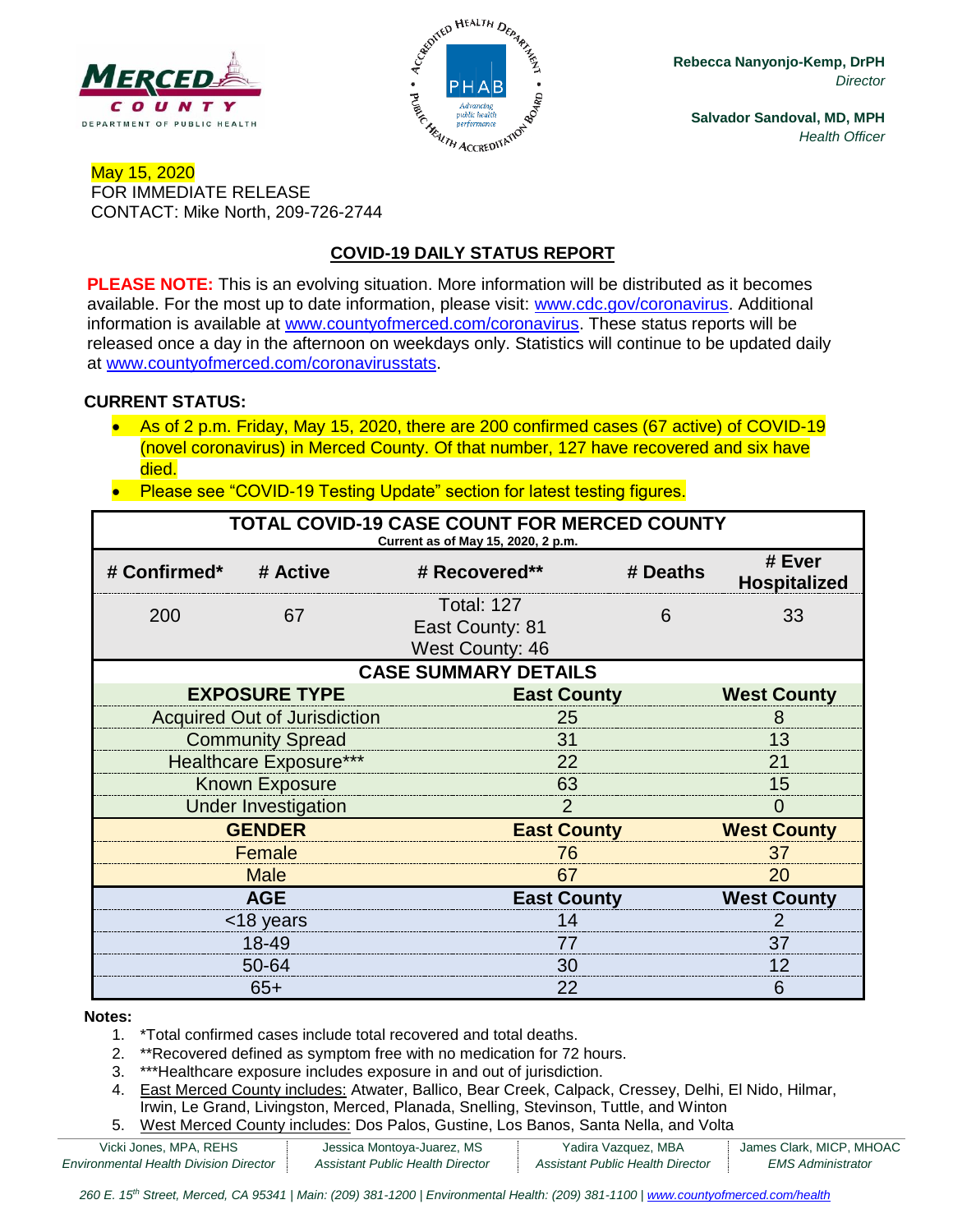

*Note: \*Only communities with five or more cases are reported in this graph. The figures in the top chart on this page represent confirmed cases, which includes active cases, recoveries, and deaths.*



- Based on information provided by individuals who test positive, Public Health staff will continue to assess risks of exposure and contact any affected individuals.
- Due to privacy laws, the Public Health Department cannot release identifying information related to positive cases.
- In California, there are 74,931 confirmed cases and 3,060 deaths.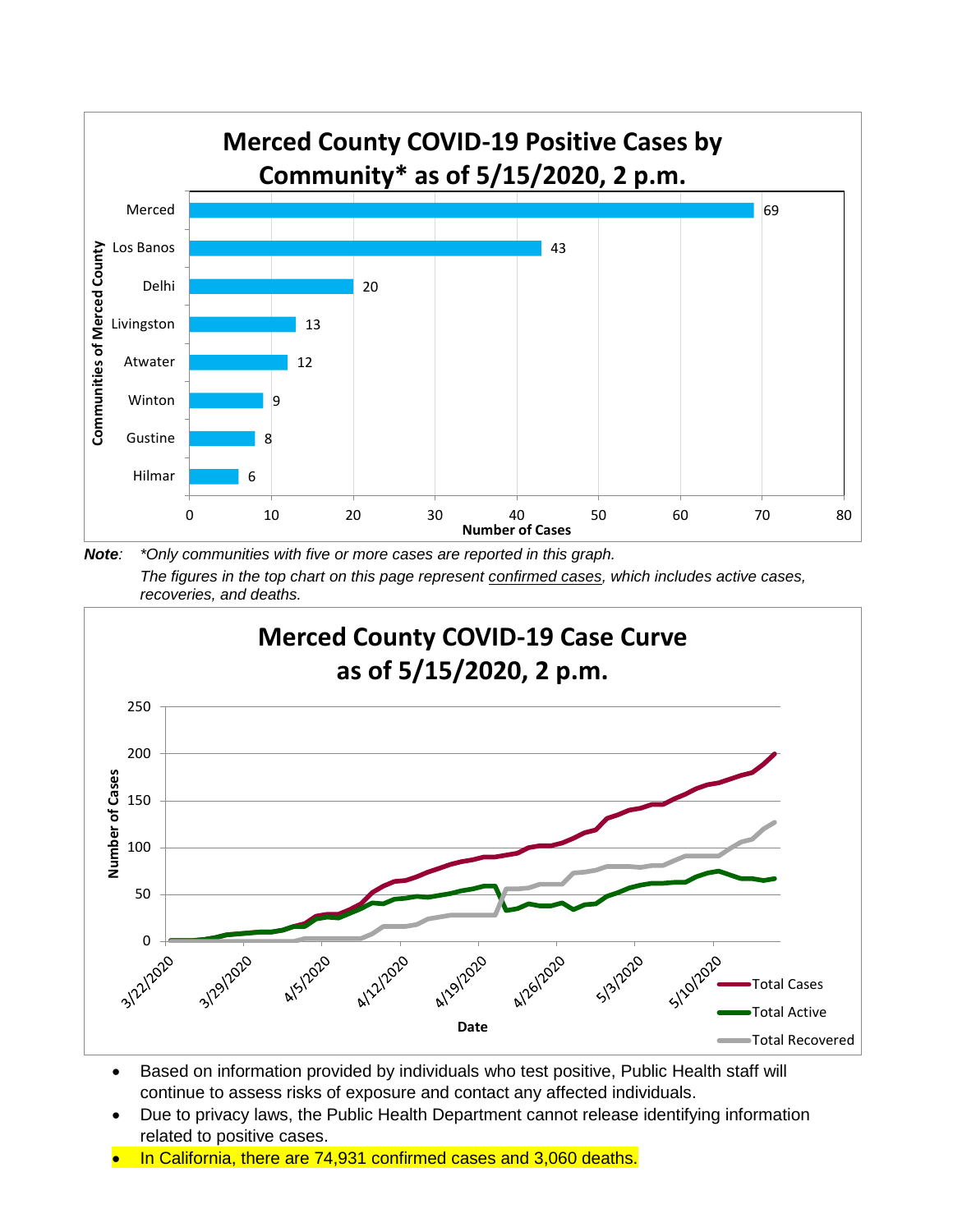### **RECENT ACTIVITIES & UPDATES:**

- Merced County Public Health continues to coordinate with federal, state and local partners to further prepare us for future impacts. This includes working with the California Department of Public Health and the Centers for Disease Control and Prevention to monitor COVID-19.
- In coordination with the Merced County Office of Emergency Services, situational status calls continued this week with local government agencies, schools, and healthcare professionals in our community.
- The Merced County Department of Public Health reported two additional deaths from COVID-19 today. One was a female over the age of 65 with underlying health conditions, and the other was a female between the ages of 50 and 65 with no underlying health conditions.
- The Merced County Department of Public Health provided a COVID-19 update to the Board of Supervisors during its regular meeting on Tuesday, May 12. That update can be viewed here:<https://mercedcountyca.new.swagit.com/videos/61790?ts=384>
- The Merced County Office of Emergency Services and Merced County Department of Public Health proclaimed a local and public health emergency March 13 in order to help address the outbreak. The Board of Supervisors ratified those actions during a March 16 special meeting.
- On March 19, Governor Gavin Newsom announced Executive Order N-33-20, asking California residents to stay at home. On March 20, Merced County's Health Officer also issued an Order directing County residents to remain in their places of residence except to perform or receive essential services.
- The Merced County Public Health Department Operations Center was activated Jan. 27, 2020 (110 days) in order to prepare for COVID-19 in and around our community. The Merced County Emergency Operations Center and Human Services Agency Department Operations Center are also currently active.

# **COVID-19 TESTING UPDATE:**

- A total of 4,145 tests have been performed in Merced County: 3,891 negatives, 200 positives, and 54 still pending. These figures include testing through both the commercial and public health lab systems.
- COVID-19 Testing Available for All Merced County Residents:
	- o Merced County Fairgrounds: 900 Martin Luther King Jr. Way, Merced
	- $\circ$  7 a.m. to 7 p.m. Monday—Friday
	- o Register at [www.lhi.care/covidtesting](http://www.lhi.care/covidtesting) or by calling 1-888-634-1123
	- o Due to expected high demand, testing availability is by appointment only in order to prevent unnecessarily-long wait times for clients. Walk-ins will not be accepted at this time.
- Within the public health system, every person who has met CDC criteria for severe disease within Merced County has been tested.
- Public Health is actively identifying other methods to enhance testing capability for providers throughout the community and increase testing county-wide. We will continue to be notified should positive tests come through either system (public health or commercial).
- In late March, Merced County opened two "mobile specimen collection sites" for COVID-19 in order to streamline testing capabilities. Initially, there will be two collection days per week, one on the westside of the County, and one on the eastside of the County. Each site will remain open for four hours per day. Additional hours per day and days per week may become more frequent if supply and personnel availability increase.
	- o **PLEASE NOTE**: Use of these mobile specimen collection sites are by appointment only, and you must have a prescription from a physician and prior approval from the Merced County Department of Public Health. If you do not have a provider and have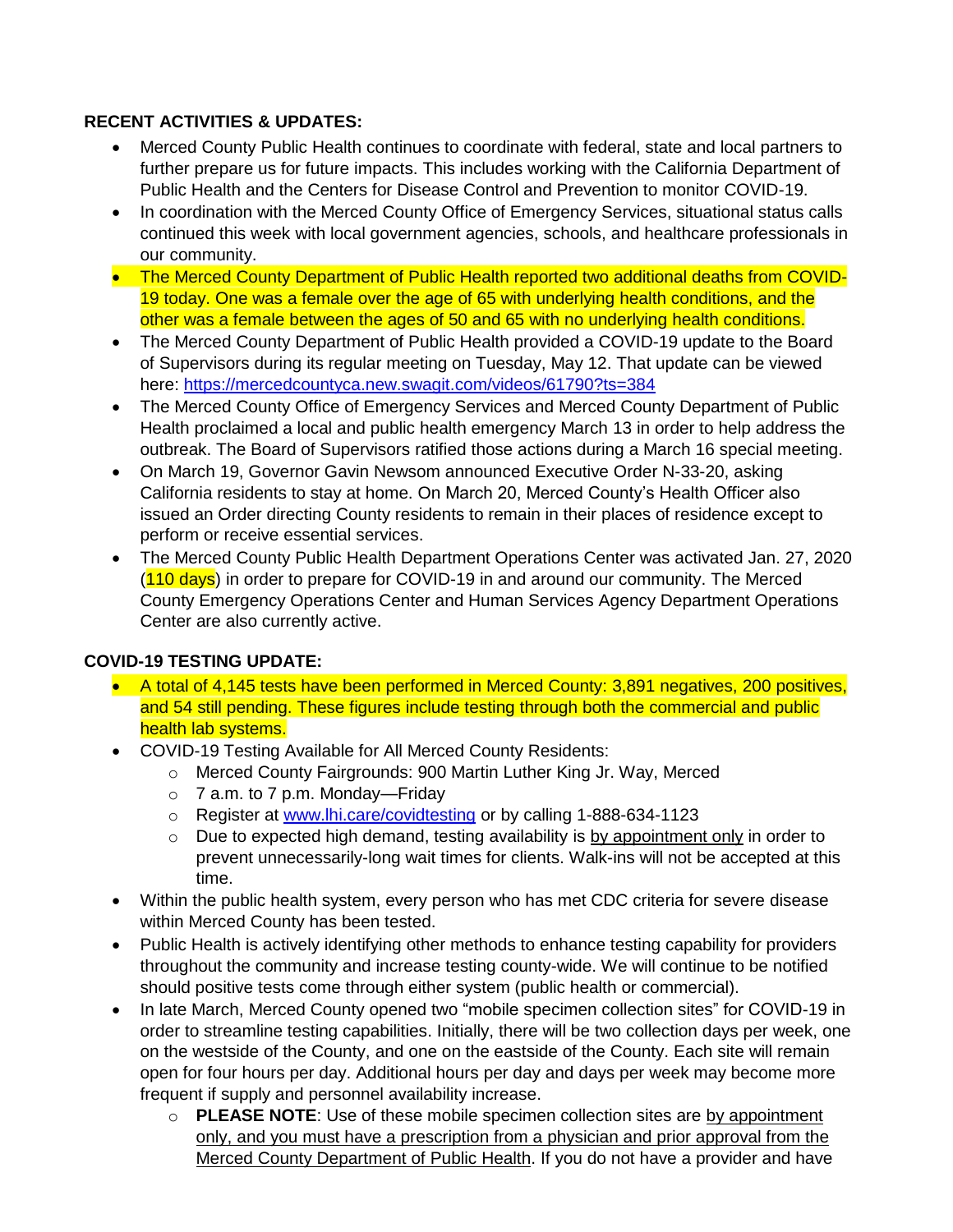symptoms call 209-381-1180 for a phone consultation. Anyone without prior approval will not be tested. Locations will be provided to clients once appointments are made. Call 209-381-1180 for more information.

## **COVID-19 SYMPTOMS AND PRECAUTIONS:**

- Coronavirus symptoms include: mild to severe respiratory illness, fever, cough, difficulty breathing, chills, repeated shaking with chills, muscle pain, headache, sore throat, and loss of taste or smell. If symptoms develop, individuals should stay at home to limit exposure to others.
- Anyone who has had contact with a person with possible COVID-19 infection and has the above symptoms should call his/her local health department/health care provider immediately.
- Do not go to your provider's office without calling ahead. Do not call 911 for suspected COVID-19 unless you are having a medical emergency.
- During the flu season, there are steps you can take to protect your health and the health of those around you:
	- o Wash your hands regularly with soap and water for 20 seconds.
	- o Avoid touching your eyes, nose, or mouth with unwashed hands.
	- o Avoid close contact with people who are sick.
	- o Stay away from work, school or other people if you become sick with respiratory symptoms such as fever and cough.
	- o Cover sneezes or coughs with a tissue, then throw the tissue in the trash.

# **ADDITIONAL RESOURCES:**

- **Sign up for COVID-19 alerts: [www.countyofmerced.com/coronavirus](http://www.countyofmerced.com/coronavirus)**
- Merced County Public Health COVID-19 **Information Webpage**:
	- o [www.countyofmerced.com/coronavirus](http://www.countyofmerced.com/coronavirus)
- Merced County Public Health **Information Line**:
	- o 209-381-1180 (English, Spanish, and Hmong. Live reps. available 8 a.m. to 5 p.m.)
- **Email** COVID-19-specific questions to Merced County Public Health:
	- o COVID19@countyofmerced.com.
- Updated **CDC Information**:
	- o <https://www.cdc.gov/coronavirus/2019-ncov/whats-new-all.html>
- CDC **Resources for Households**:
	- o <https://www.cdc.gov/coronavirus/2019-ncov/community/home/index.html>
	- How to **talk to your kids** about the coronavirus:
		- o <https://www.pbs.org/parents/thrive/how-to-talk-to-your-kids-about-coronavirus>
- Guidance for **Businesses and Employers**:
	- o <https://bit.ly/2IH2G2u>
	- o [www.covid19.ca.gov](http://www.covid19.ca.gov/)
- Report **Price Gouging**:
	- o <http://www.countyofmerced.com/3381/Price-Gouging>
- Report **Consumer Fraud**:
	- o [www.countyofmerced.com/2322/Consumer-Fraud](http://www.countyofmerced.com/2322/Consumer-Fraud)
- Report **non-essential business activity** and large group gatherings that violate the Stay-at-Home Order:
	- $\circ$  Hotline: 209-381-1100 (8 a.m. to 5 p.m. Monday-Friday)
	- o Email: [COVIDcomplaint@countyofmerced.com](mailto:COVIDcomplaint@countyofmerced.com)